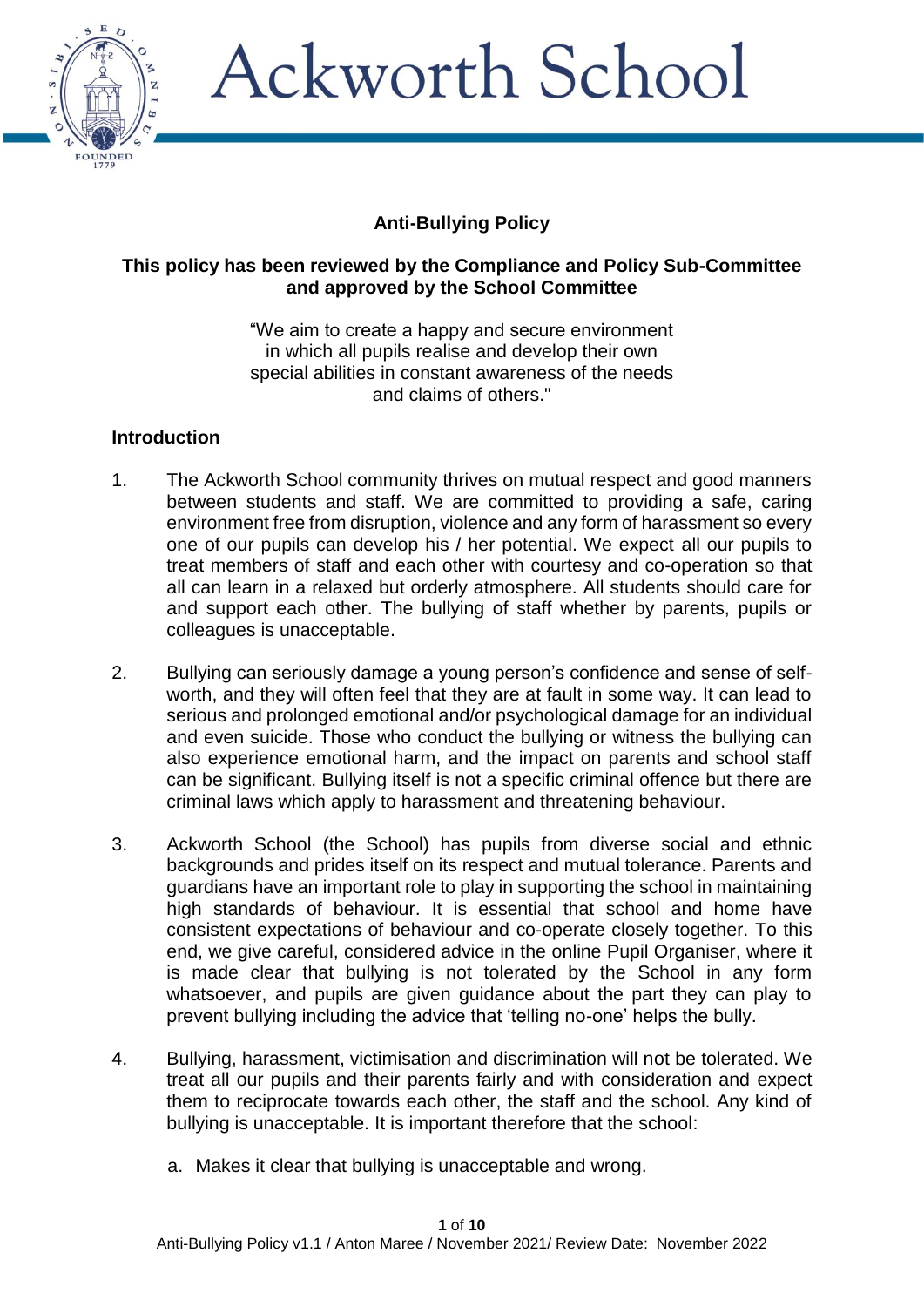

- b. Deals with bullying effectively, including bullying which occurs outside school premises.
- c. Supports the victims of bullying and helps them acquire the skills to avoid being bullied.
- d. Offers guidance to bullies and helps them to change their behaviour.
- e. Records and monitors incidents of bullying.
- f. Follows a process of early intervention, sets out clear expectations of behaviour that is and isn't acceptable, and helps to stop negative behaviour from escalating.
- 5. Whilst bullying can occur from staff to staff, from staff to student, from student to staff and from student to student this policy focuses only on the last category.
- 6. School staff members have the ability to discipline pupils for misbehaving outside the school premises but not impose sanctions – see below.
- 7. Where bullying outside of school is reported to school staff, it should be investigated and acted on. The Head will decide if it is appropriate to notify the police, of any action taken against a pupil. If the misbehaviour is criminal or poses a serious threat to a member of public, the police must always be informed.
- 8. School staff members can only impose disciplinary sanctions on the school premises or where the pupil is under the lawful control of school staff i.e. on a school trip.
- 9. A bullying incident will be treated as a child protection concern when there is reasonable cause to believe that a child is suffering or likely to suffer significant harm.
- 10. Where appropriate, we will invest in specialised skills to understand the needs of our pupils, including those with special educational needs or disabilities and lesbian, gay, bisexual and transgender SEND and Lesbian, Gay, Bisexual, Transgender, Queer or Questioning, Intersex, Asexual or Ally (LGBTQIA+) are likely to be more vulnerable pupils.
- 11. This policy has been written with reference to the DFE advice "Preventing and Tackling Bullying (2014 and 2017)".

## **Definition of Bullying**

12. Bullying can be defined as behaviour that is repeated, intended to hurt someone either physically or emotionally, often aimed at certain groups, for example because of race, religion, gender or sexual orientation). It can involve manipulating a third party to tease or torment someone. It can involve complicity that falls short of direct participation. It can be motivated by prejudice against

**2** of **10**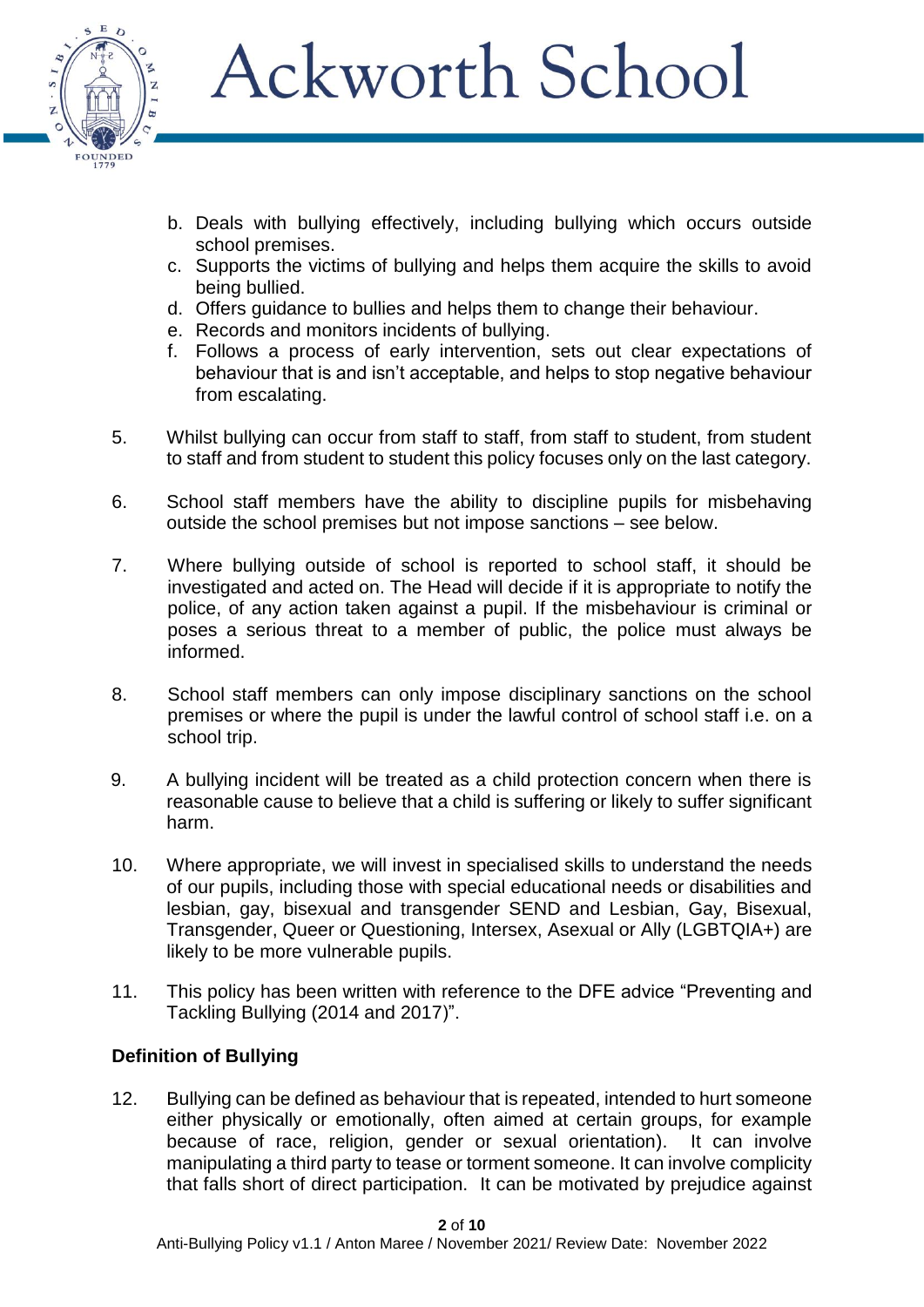

particular groups, e.g. on grounds of race, religion, culture, sex, gender, homophobia, special educational needs and disability, or because a child is adopted or is a carer. Bullying is often hidden and subtle. It can also be overt and intimidatory.

- 13. Examples of bullying behaviour include:
	- a. Hitting, kicking, pushing people around and spitting.
	- b. Name calling, taunting, teasing and insulting.
	- c. Intimidating, isolating or excluding from the group.
	- d. Spreading rumours or writing unkind notes.
	- e. Using improperly any form of e-technology, such as computers and mobile telephones (see sections on online -bullying).
	- f. Taking, damaging or hiding possessions.
	- g. Demanding money.

Please note that SEND and LGBTQIA+ are likely to be more vulnerable pupils.

Specific types of bullying include:

- a. Bullying related to race, religion or culture this includes colour racism, phobias about religious beliefs, mocking personal customs, prejudice against traveller or gypsy communities and hostility towards refugees and people seeking asylum.
- b. Bullying related to special educational needs or disabilities this includes exploiting a pupil's inability to react physically or mentally to what is happening to them, conditional friendship, and exploitative and manipulative bullying.
- c. Bullying related to appearance or health conditions this includes exclusion from a group because of physical appearance or health issues as well as exploitative and manipulative bullying.
- d. Sexist bullying this includes bullying based on sexist attitudes that when expressed demean, intimidate or harm another person because of their sex or gender. These attitudes are commonly based around the assumption that women are subordinate to men, or are inferior. Sexist bullying may sometimes be characterised by inappropriate sexual behaviours.
- e. Sexual bullying this includes bullying behaviour that has a specific sexual dimension or a sexual dynamic and it may be physical, verbal or emotional / psychological. Behaviours may involve suggestive sexual comments or innuendo including offensive comments about sexual reputation; or using sexual language that is designed to subordinate, humiliate or intimidate. Sexual bullying may be seen as sexual harassment by the School.
- f. Homophobic bullying this includes bullying that is motivated by a prejudice against lesbian, gay, transgender or bisexual people. It includes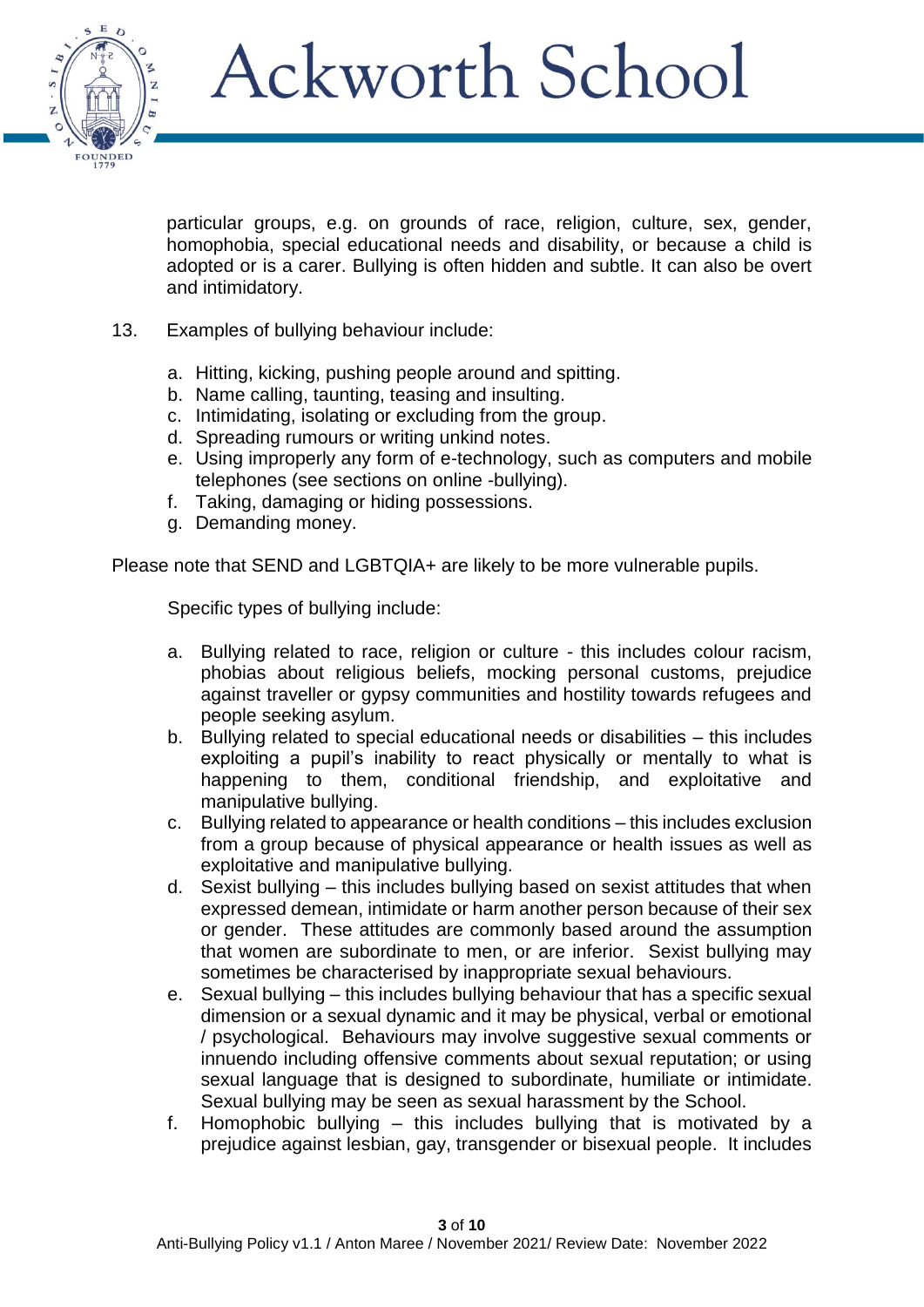

spreading rumours that someone is gay, or suggesting that something or someone is inferior and so they are 'gay'.

- g. Bullying of young carers or looked-after children this includes all bullying related to home circumstances and arrangements.
- h. Cyberbullying this includes all bullying related to the internet, mobile phones, social networking sites or any other form of electronic communication. It can include all the above types of bullying but technology is the method by which the bullying is carried out. It differs from other types of bullying in that it invades home/personal space and is difficult to control once information is circulated.

### **Bullying Based on Disability or Special Educational Needs**

14. This is bullying directed at a person because of a disability, impairment or special educational need. This can also occur because of an association with someone who has a disability or special educational need. SEND and LGBTQIA+ are likely to be more vulnerable pupils.

#### **Signs of Bullying**

- 15. There are many potential signs of bullying but changes in behaviour that may indicate that a pupil is being bullied might include:
	- a. Unwillingness to return to school.
	- b. Displays of excessive anxiety, becoming withdrawn or unusually quiet.
	- c. Failure to produce work, or producing uncharacteristically poor work, or work that appears to have been copied, interfered with or spoilt by others.
	- d. Books, bags and other belongings suddenly going missing, or being damaged.
	- e. Changes to established habits (e.g. giving up music lessons, change to accent or vocabulary).
	- f. Diminished levels of self-confidence.
	- g. Frequent visits to the medical centre with symptoms such as stomach pains or headaches.
	- h. Unexplained cuts and bruises.
	- i. Frequent absence, erratic attendance, late arrival to class.
	- j. Choosing the company of adults.
	- k. Displaying repressed body language and poor eye contact.
	- l. Difficulty in sleeping, experiencing nightmares.
	- m. Talking of suicide or running away.
- 16. Although there may be other causes for some of the above symptoms (indeed some are potentially signs of possible abuse), a repetition of, or a combination of these possible signs of bullying should be investigated by parents and teachers.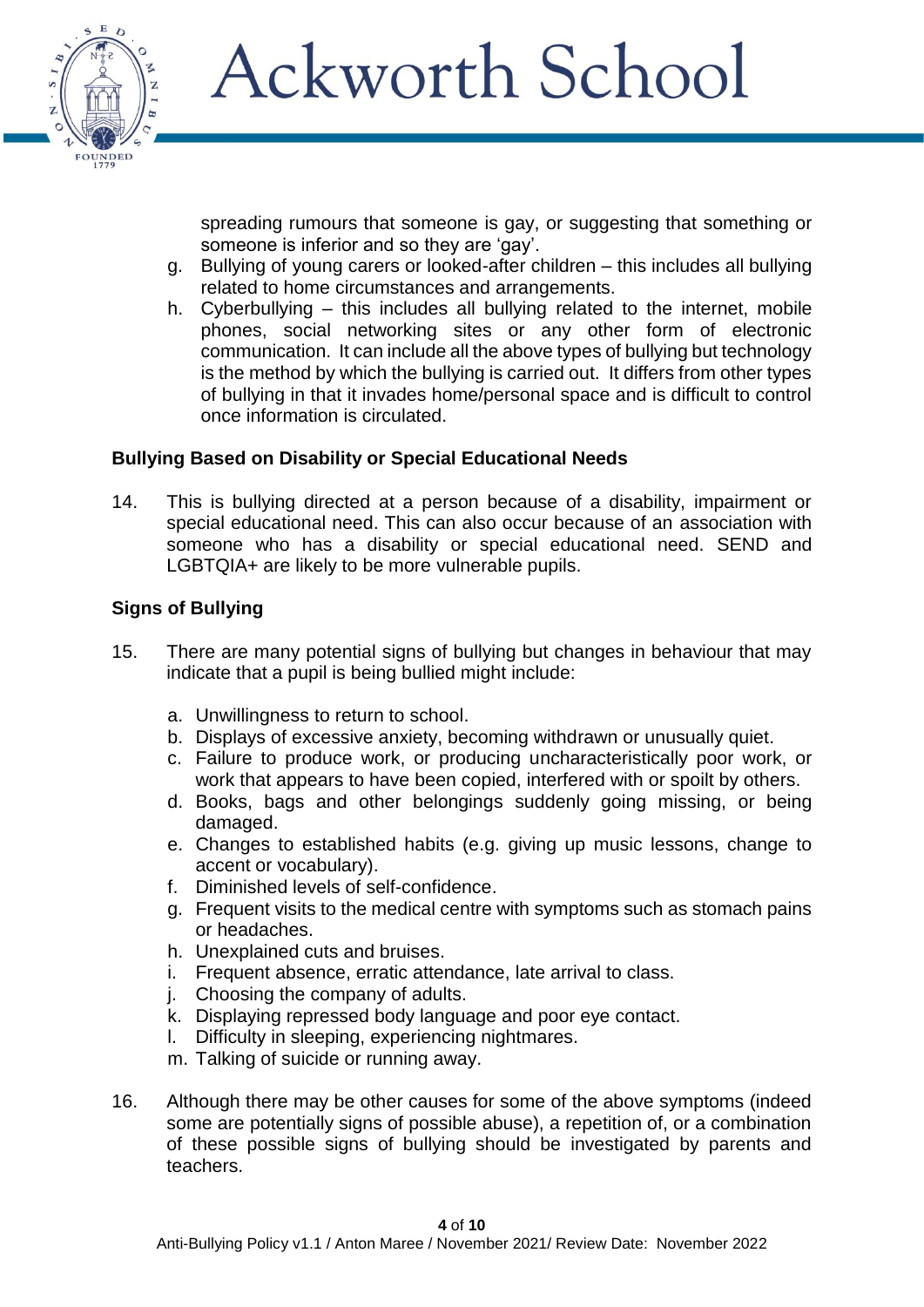

## **Preventative Measures**

- 17. At the School we take the following preventative measures with respect to bullying:
	- a. Our PSHE programme is structured to give pupils an awareness of their social and moral responsibilities as they progress through the school. A discussion of bullying, what it is, its effects, and what to do if it is occurring is an integral part of this. The programme is structured to enforce the message about community involvement and taking care of each other. If necessary, the School will call upon organisations or use specialised resources to help with particular problems.
	- b. PSHE is also used as a means to keep pupils up to date with developments in technology and our 'acceptable use' policy is regularly updated to take advances into account.
	- c. Staff and older pupils set a good example at the school and reinforce the necessity to respect one another. This culture extends throughout the school. The School's Quaker values underpin this process.
	- d. Other lessons highlight the issue of bullying and reinforce this message by teaching moral and spiritual values that show bullying to be unacceptable and by developing social skills. The consequences of bullying are clear to all and it is always evident that it is regarded as unacceptable.
	- e. All of our pupils are encouraged to tell a member of staff at once if they know that bullying is taking place. They are part of the school's approach to bullying and all play a part in preventing it. A positive and healthy relationship between form tutors and tutees helps to make it easy for pupils to report bullying whether it has occurred in or outside the school. Pupils are encouraged to openly discuss the cause of their bullying without fear of further bullying or discrimination.
	- f. All reported incidents are recorded and investigated at once. We always monitor reported incidents.
	- g. We have a strong and experienced team of Tutors, PALS (pastoral and academics leaders and assistants) and Heads of Houses, who support the Deputy Heads and are trained in handling any incidents as an immediate priority, and are alert to the possible signs of bullying. All staff have a role to play in our anti-bullying strategy and this is a regular part of staff training. Where necessary specialised training is offered to staff to help them understand the needs of their pupils.
	- h. We have a Mental Health and Wellbeing Practitioner and an Independent Listener who are an important part of our pastoral support service, providing specialist skills of assessment and wellbeing support. They are available to give confidential advice and support to pupils who can refer themselves to her when they have social, emotional or behavioural concerns. It might be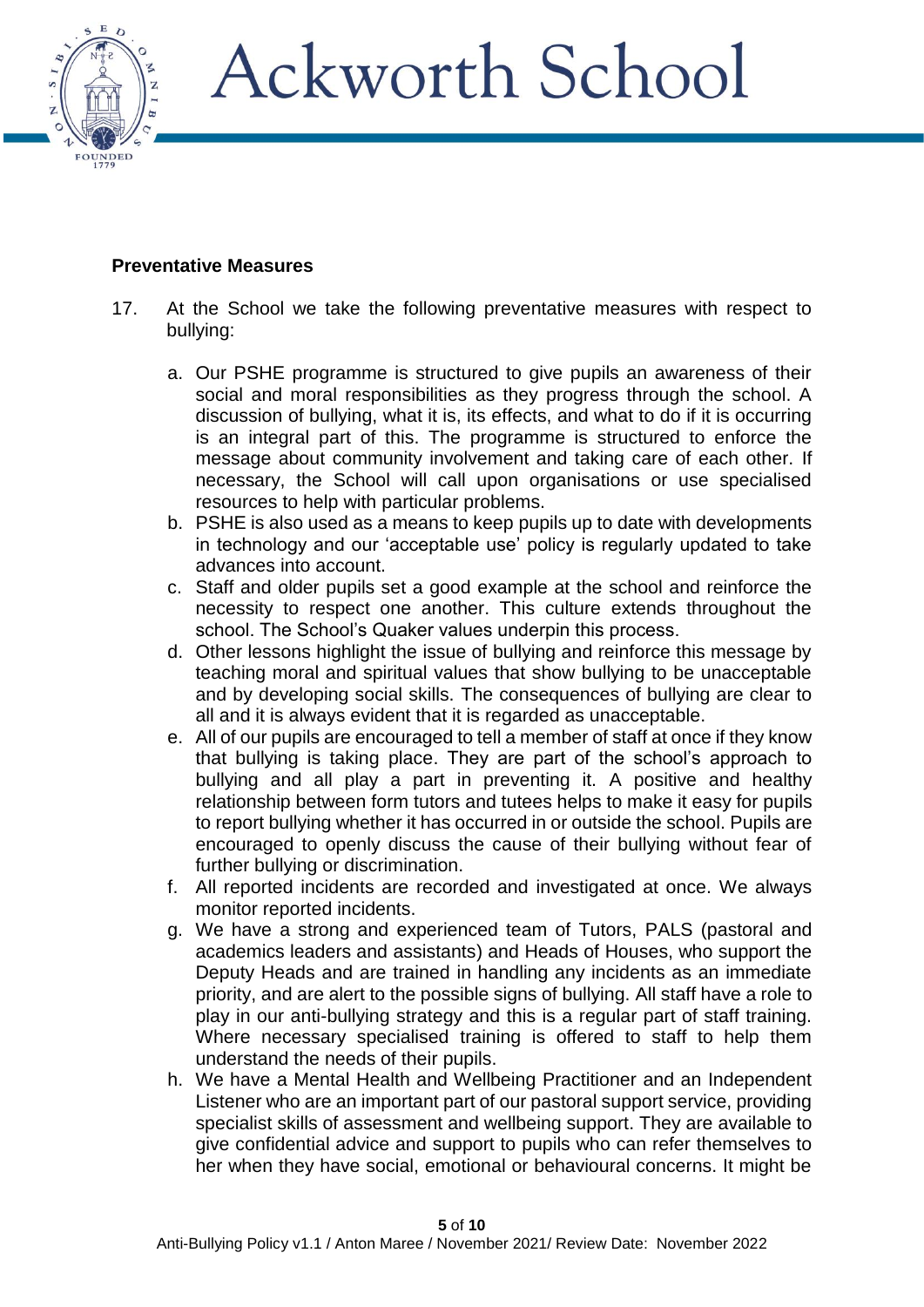

that one of our pastoral team recommends to a pupil that they refer themselves to the Mental Health and Wellbeing Practitioner or Independent Listener, but the final decision to attend a session must come from the pupil themselves.

- i. Staff are always on duty at times when pupils are not in class and patrol the school site, particularly areas where bullying might occur (for example the locker rooms when open). If they observe inappropriate language or behaviour they can step in and if necessary follow the procedure below for dealing with bullying.
- j. In boarding houses there are strong teams of Assistant House staff supporting the Heads of Houses and the Matrons, who act *in loco parentis*. The informal house environment is important in reinforcing a pupil's standards and values providing the opportunities for friendly, informal discussion of matters of concern to the individual pupil outside the formal classroom. We encourage close contact between the Heads of House and the parents / guardians, and would always make contact if we were worried about a pupil's well-being.
- k. 'Initiation ceremonies' are not tolerated and any that may cause pain, anxiety or humiliation will be treated as bullying.
- l. All pupils have access to a telephone, enabling them to call for support in private.
- m. We reserve the right to investigate incidents that take place outside school hours, on school visits and trips and that occur in the vicinity of the school, involving our pupils.
- n. We welcome feedback from parents and guardians on the effectiveness of our preventative measures. Parents are encouraged to be a part of the process and can help the school to resolve the issue and reinforce the value of good behaviour at home.
- o. Differences between people that could motivate bullying are openly discussed, such as religion, ethnicity, disability, gender, sexuality or appearance related differences. This includes children with different family situations, such as looked after children or those with caring responsibilities. We teach children that the use of prejudice based language is unacceptable.
- p. The school will always work with organisations such as the police and children's services where bullying is particularly serious or persistent or which may have occurred outside of the school, i.e. cyber-bullying.
- q. Disciplinary measures are applied to bullies, in order to show clearly that their behaviour is wrong. Disciplinary measures are fair, consistent and take into account any special education needs or disabilities that the pupils have and also takes into account the needs of vulnerable pupils. The School also considers the motivation behind the bullying behaviour and whether there are any concerns for the safety of the perpetrator. Where this is the case the child engaging in bullying may need help themselves. The perpetrator will receive ongoing guidance.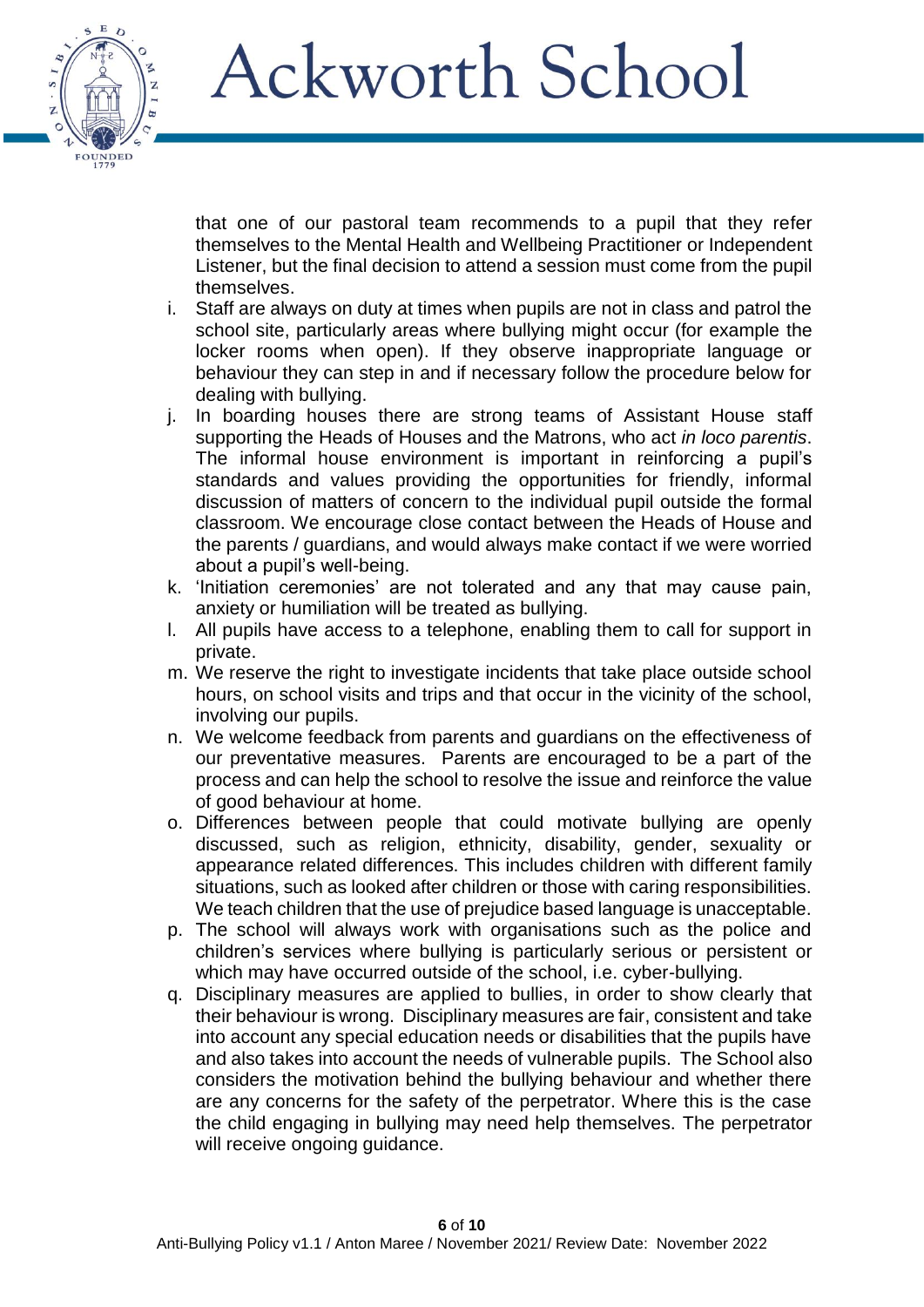

## **Online Bullying**

- 18. Technology has provided a new medium for 'virtual' bullying, which can occur in or outside school. School staff members authorised to do so by the Head can confiscate an electronic device, such as a mobile phone or iPad. Only the Head or Deputy Head can examine data or files, and delete these, where there is good reason to do so. There is no need for parental consent to search a student's mobile phone/iPad.
- 19. If, however, there are reasonable grounds to suspect that an electronic device which has been confiscated, contains evidence in relation to an offence, the device will be given to the police. Material that is suspected to be evidence relevant to an offence, or that is a pornographic image of a child or an extreme pornographic image, must not be deleted prior to giving the device to the police.
- 20. If the Head or Deputy Head find material that they do not suspect contains evidence in relation to an offence, they can decide whether it is appropriate to delete or retain the material as evidence of a breach of school discipline.

## **Definition**

- 21. Online bullying can be defined as: "Wilful and repeated harm inflicted through the use of computers, cell phones, and other electronic devices. "cyberbullying" is when someone repeatedly makes fun of another person online or repeatedly picks on another person through e-mail or text message or when someone posts something online about another person that they don't like." [http://www.cyberbullying.org/\)](http://www.cyberbullying.org/)
- 22. Online bullying can involve: social networking sites such as Snapchat, TikTok, Instagram, WhatsApp, Facebook, Twitter, and the use of emails and the use of mobile phones/iPads for SMS messaging and as cameras.

#### **Online bullying – Preventative Measures**

- 23. As well as the preventative measures outlined earlier the School also has the following preventative measures against online bullying:
	- a. We expect all students to adhere to the Computer Acceptable Use Policy contained in the online Pupil Organiser. Certain sites are blocked by our filtering system and our IT Department can monitor pupils' use.
	- b. We may impose sanctions for the misuse, or attempted misuse of the internet.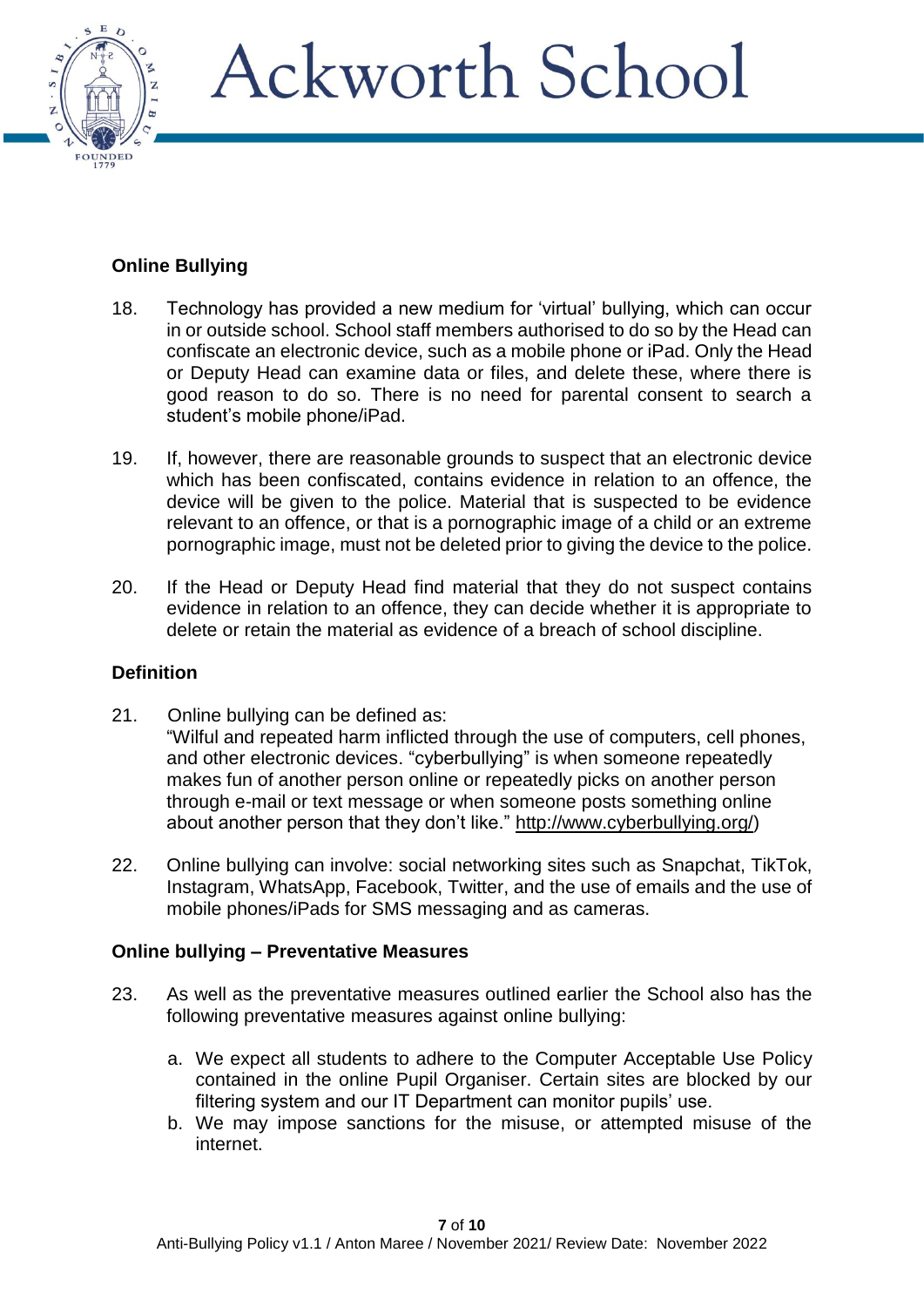

- c. School staff members authorised to do so by the Head can confiscate an electronic device, such as a mobile phone. Only the Head or Deputy Head can examine data or files, and delete these, where there is good reason to do so. There is no need for parental consent to search a student's mobile phone.
- d. We offer guidance on the safe use of social networking sites and online bullying in PSHE and IT lessons, which covers blocking and removing contact. This information is also included in the Pupil Organiser.
- e. We offer guidance on keeping names, addresses, passwords, mobile phone numbers and other personal details safe.
- f. Use of mobile phones is discouraged during the school day.
- g. The use of cameras on mobile phones is not allowed in washing and changing areas (or in the bedrooms of the boarding houses unless for a boarders personal use).
- h. Staff must not use their own mobile phones or other cameras to take photographs within the EYFS setting. Further advice on the taking of photographs and other images is given in the Staff Handbook.
- i. It is difficult to prevent parents taking photographs of their children at School events, but we are mindful of the potential danger which this poses, and remain vigilant for excessive or unusual activity.
- j. All staff are made aware of pupils whose photos must not be used in publicity and marketing material.

## **Procedures for Dealing with Reported Bullying**

- 24. If an incident of bullying is reported or encountered the following procedure should be adopted:
	- a. The member of staff to whom the situation is reported or who first discovers the situation should control the situation, reassure and support the pupils involved.
	- b. He / she should inform the appropriate member of the pastoral team, most usually the Tutor although possibly the PAL or assistant PAL or Deputy Head (Pastoral) as soon as possible.
	- c. The victim will be interviewed on his/her own and asked to write an account of events, or the interviewer can scribe what is recounted.
	- d. The alleged bully, along with any others involved and any witnesses, will also be interviewed and asked to write a version of events, or the interviewer can scribe what is recounted.
	- e. **All statements should be signed by the interviewee and interviewer and dated.**
	- f. The incident should then be recorded by the member of staff, and all Tutors, Senior Year Tutors and the Deputy Head (Pastoral) informed. This is important as **all incidents of bullying need to be recorded separately**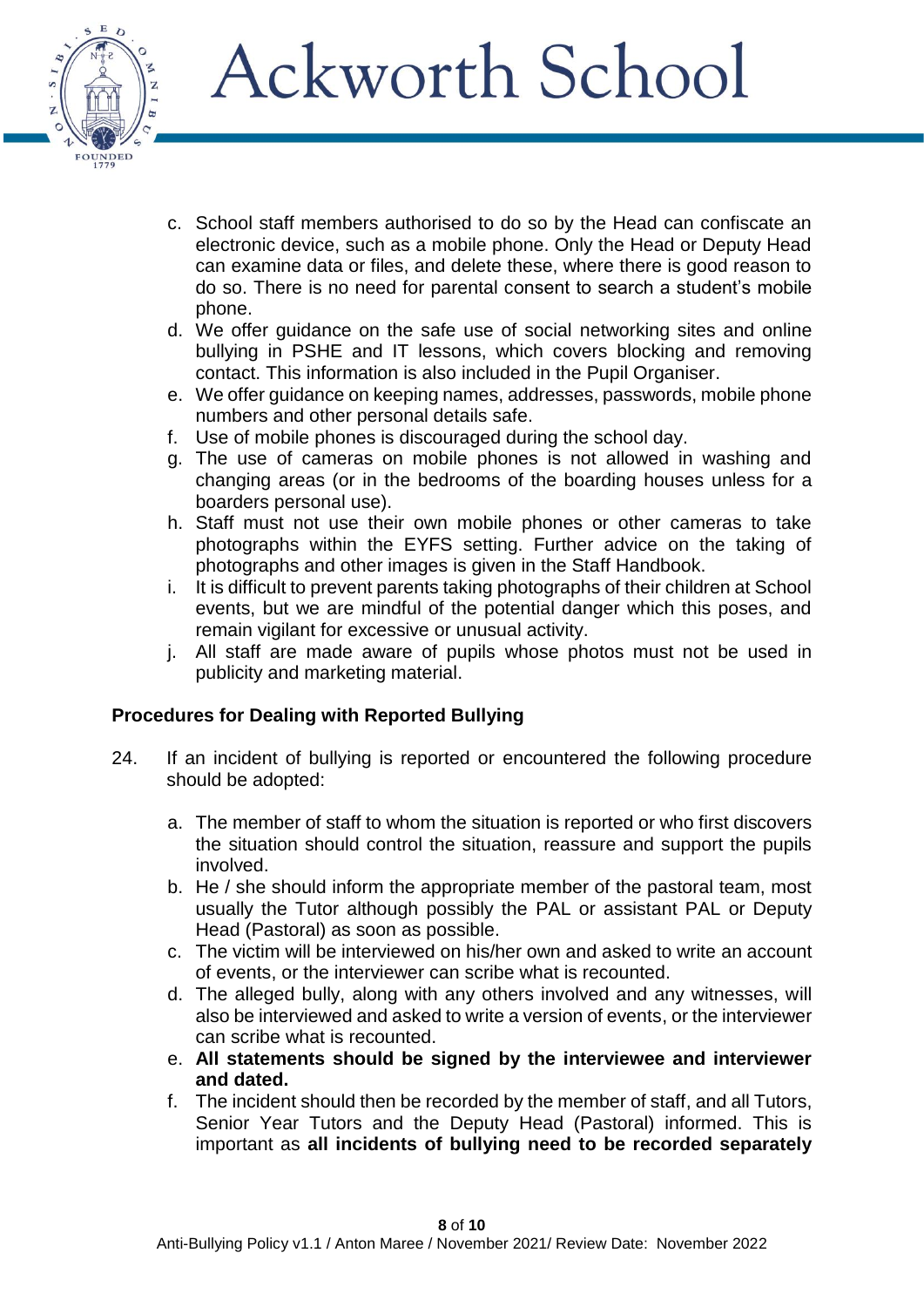

**and a list kept of them**. This will be done by the Deputy Head (Pastoral). The incident may be recorded in the serious incident file.

- g. The Head will be informed of all serious bullying incidents.
- h. The person who has been bullied will be interviewed at a later stage by a member of the pastoral team, separately from the alleged perpetrator. It will be made clear to him / her why it is inappropriate to respond directly to the perpetrator. He / she will be offered support to develop a coping strategy.
- i. The alleged bully will be interviewed at a later stage by a member of the pastoral team, separate from the victim and it will be made clear why his / her behaviour was inappropriate and caused distress. He / she will be offered guidance on modifying his or her behaviour and will be warned not to get involved in any further bullying incidents. Any appropriate disciplinary sanctions will be dealt with at this point. In keeping with the Quaker ethos of looking for the good in everyone, each case will be dealt with on its own merits.
- j. The parents/guardians of all parties should be informed and where appropriate invited to the school to discuss the matter. Their support should be sought.
- k. A way forward, including disciplinary sanctions and counselling (where appropriate), should be agreed. This should recognise that suitable support is needed both for children who are being bullied and for pupils who bully others, as well as dealing with appropriate disciplinary measures. A meeting involving all parties, with close staff supervision, could be helpful in developing a strategy for all concerned to close the episode.
- l. A monitoring and review strategy will be put in place.
- m. In very serious cases, and only after the Head has been involved, it may be necessary to make a report to the Police or to the Social Services.

## **Intervention – Support for pupils who are bullied**

- 25. We always support children who are bullied and make appropriate provision for a child's needs. The nature and level of support will depend on the individual circumstances and the level of need. This can include a quiet word from a teacher, house staff, tutor, PAL or Deputy Head, who knows the pupil well. Pastoral support will be offered and may include formal counselling, engaging with parents, referring to the local authority children's services, completing a Common Assessment Framework (CAF) or referring to Child and Adolescent Mental Health Services (CAMHS).
- 26. Where bullying has a severe impact on children's ability to learn the school will consider whether the child will benefit from being assessed for SEN. Any child that has been a victim of bullying that has had a pronounced impact will be offered counselling by our Mental Health Practitioner. The help of outside agencies like CAMHS will also be sought and the School will engage with the child's parents as a matter of course. Removal from school would only be